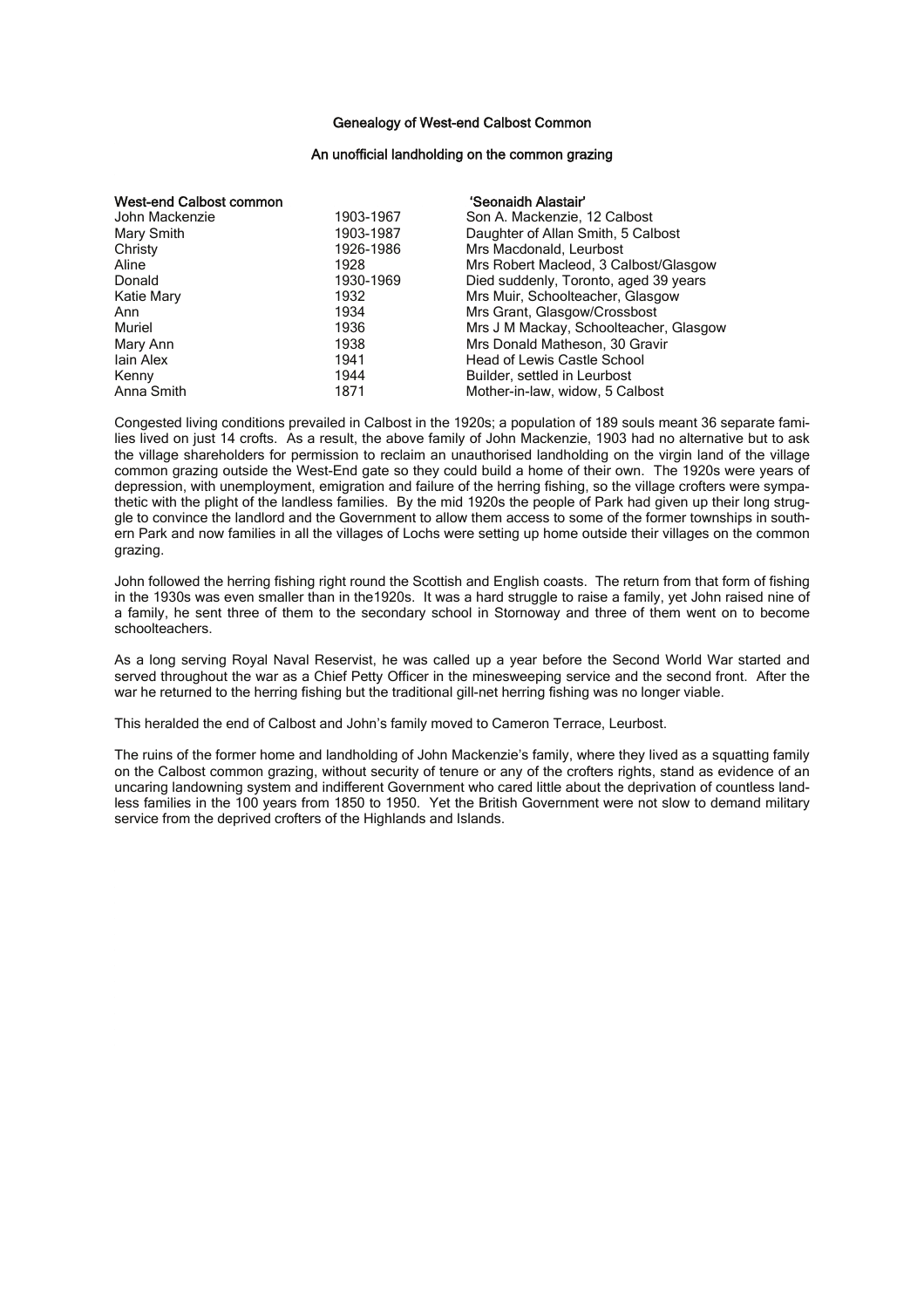

Left to right: Mary Ann with her mother, also called Mary Ann (holding the baby), and her father John Mackenzie, West-End Calbost.



John Mackenzie, West-End, Calbost, with his wife Mary Ann and sons Kenneth; Iain- Alex; and Donald.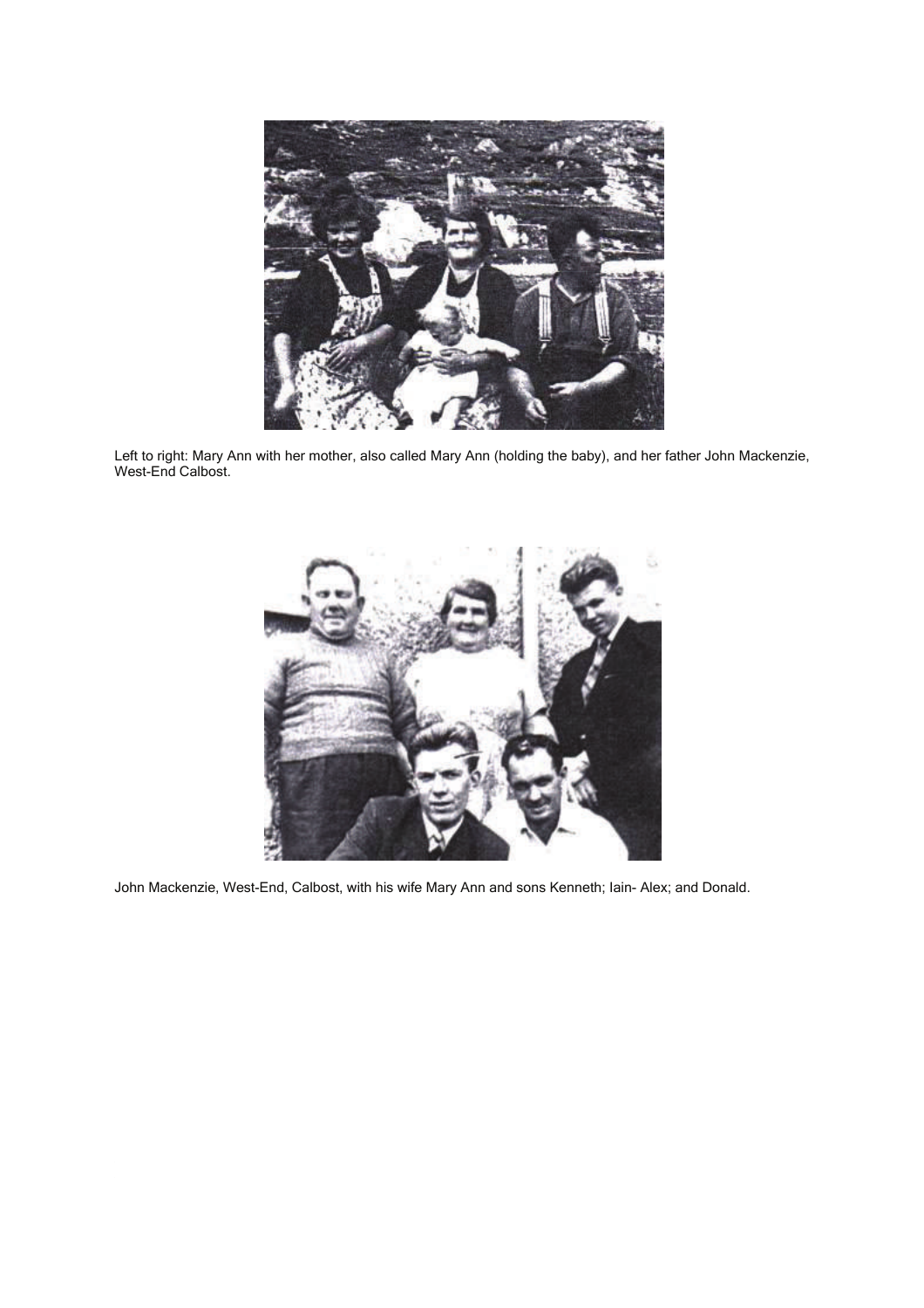Donald Mackenzie Domhnuill Sheonnaidh Alastair, 1930-1969, son of John Mackenzie, West-End Calbost.

Donald emigrated to Canada and was getting on well but he died suddenly at the age of 39 years. His remains were brought back for burial at Gravir cemetery in Lochs, Isle of Lewis.



Dolina Mackenzie 'Dollag Glady', 1922, daughter of Alastair 'Glady' Mackenzie,<br>12 Calbost. She married William She married William Agnew in Glasgow and they emigrated to New York. She was the aunt of the above Donald Mackenzie and this photo of them both was taken in New York.

Dolina perished in a house fire at their home in New York, her husband William was badly burnt and did not live too long after the tragedy. Their two children William Alastair and Catriona, also in this photo, were out at the time of the fire and survived without harm.



Christy Mackenzie, 1926-1986, Daughter of John and Mary Mackenzie, West-End Calbost. Christy was a sister of the above Donald Mackenzie. She married Alex Dan Macdonald and settled in Leurbost, Lochs.

Donald Mackenzie, West End, Calbost





John Mackenzie West End, Calbost